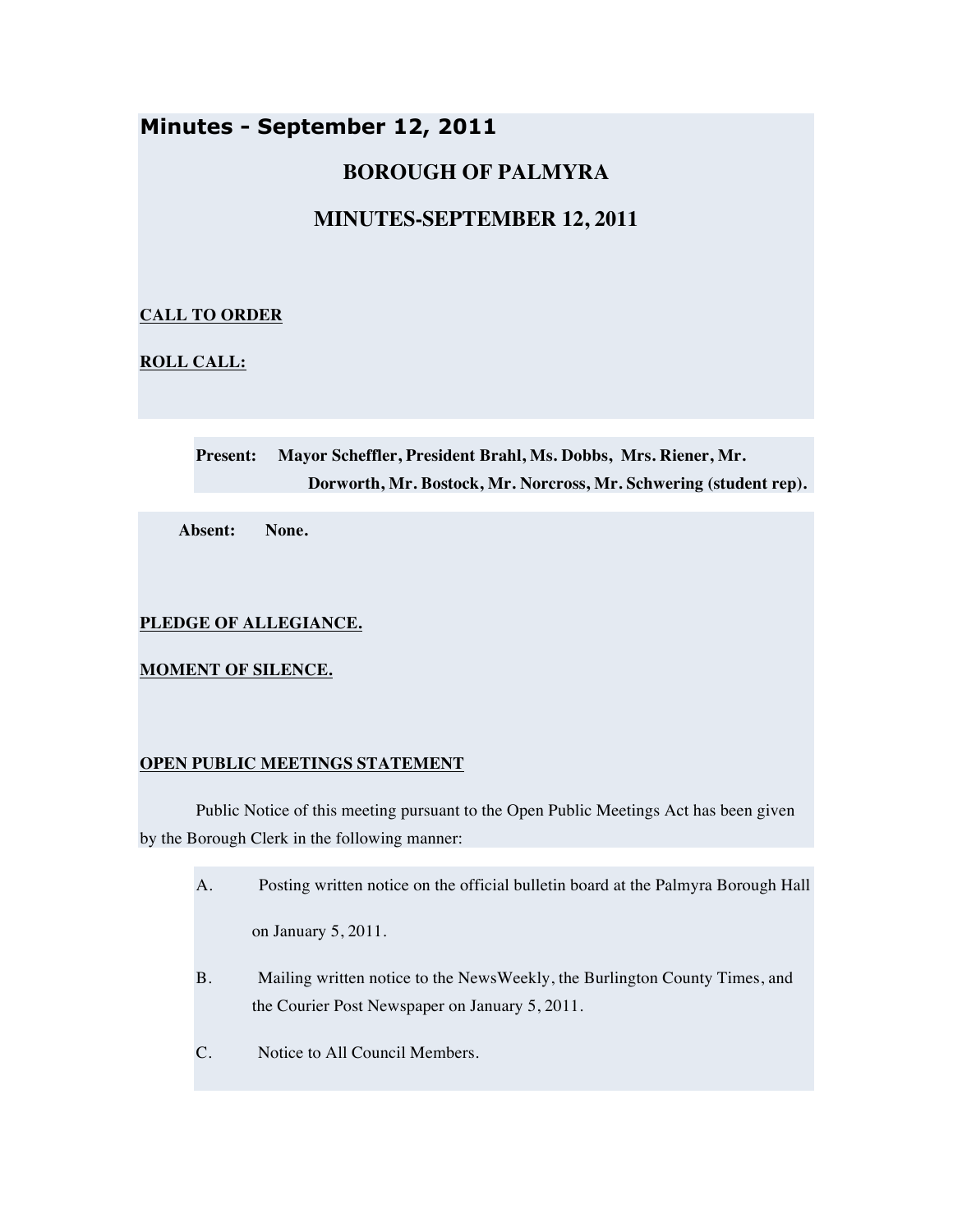### **APPROVAL OF MINUTES.**

**Mr. Norcross made a motion to approve the minutes from August 8, 2011. Mr. Dorworth second the motion. At the call of the roll, the vote was:**

**AYES: President Brahl, Ms. Dobbs, Mrs. Riener, Mr. Dorworth, Mr. Bostock, Mr. Norcross.**

**NAYES: None.**

# **PROCLAMATION.**

**A. Proclamation- Mayor Scheffler presented a proclamation to Sgt. Joseph Osinski for displaying outstanding initiative and providing assistance to the residents of Greenwich Township. Chief Pearlman reported that Sgt. Osinski came to the assistance of a resident of Greenwich whose dog was being attacked by a pit bull.**

**B. Proclamation. Mayor Scheffler read into the record a Proclamation Commending Cody Kinkaide for his Act of Heroism. President Brahl explained that his son was riding his skateboard home and had fell and hit his head. Cody Kinkaide stopped and came to his aid. Mr. Norcross discussed that Mr. Kinkaide is an excellent student and in the top 25% of the senior class.**

**WHEREAS, in a desire to recognize heroic and distinguished public service, the Mayor and Borough Council of Palmyra commends Cody Kinkaide for his quick actions in preventing further tragedy to a local resident; and**

**WHEREAS, Danny Brahl of Palmyra was on the side of the road due to an accident; and**

**WHEREAS, Cody Kinkaide displayed initiative and courageousness with his prompt response at the scene.**

**NOW, THEREFORE, BE IT PROCLAIMED by Mayor Karen Scheffler and Borough Council of the Borough of Palmyra to bestow special recognition and honor upon Cody Kinkaide for his extraordinary actions with the assistance of Danny Brahl; and**

**BE IT FURTHER RESOLVED that this Proclamation serves as an expression of appreciation from all the residents of the Borough of Palmyra.**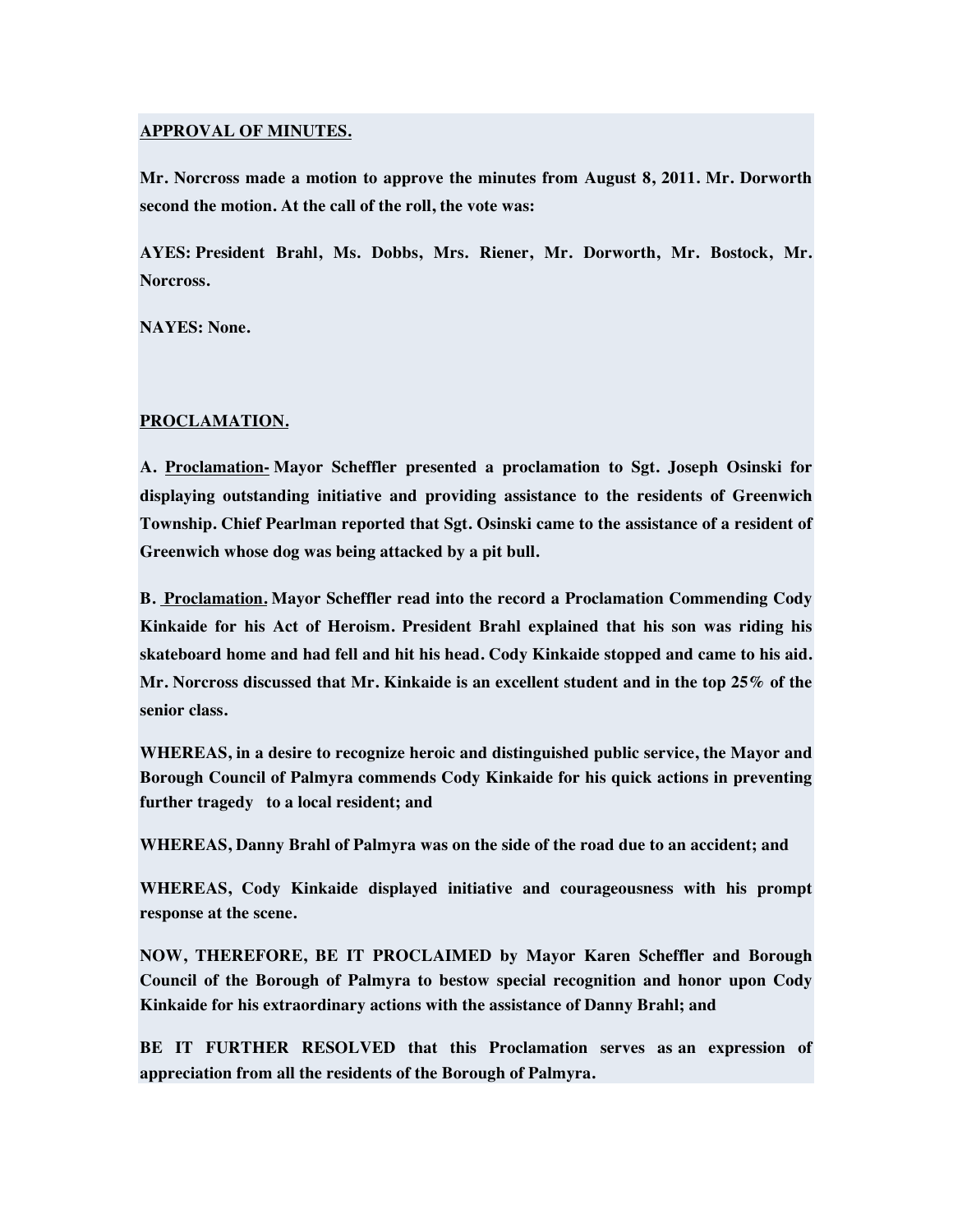| <b>BOROUGH</b>     |       |            | OF           |
|--------------------|-------|------------|--------------|
| <b>PALMYRA</b>     | Bv:   |            |              |
| Honorable          | Karen | Scheffler, | <b>Mayor</b> |
| September 12, 2011 |       |            |              |

**C. Service Award Plaque- Mayor Scheffler presented Theodore Scott with a plague for his years of service to the Borough as a member of council.**

# **CORRESPONDENCE.**

**A. Letter of Appreciation. Mayor Scheffler read a note of appreciation from Marva Jones thanking the employees and council for the fruit basket.**

**B. Letter of Thanks. Mayor Scheffler read a letter from Stephen Caronia expressing his dealings with the Palmyra Police Department and their professionalism and courtesy.**

# **ORDINANCE ON SECOND READING.**

**A. Ordinance 2011-19, An Ordinance Prohibiting Consumption orPossession of An Alcoholic Beverage By An Underage Person On Private Property In The Borough Of Palmyra. President Brahl explained that Chief Pearlman had bought to the attention of council that there was a need to have a local ordinance for the police department to enforce for underage drinking especially at parties. President Brahl discussed that he did not want to see everyone arrested that was at a party. The ordinance addresses the concerns about charging the persons that are involved and also a good Samaritan exemption. This exemption would allow a person to call for help or assistance without being charged. Mr. Bostock made a motion to open the ordinance for the public hearing, President Brahl second the motion. All members present voted in favor of the motion.**

**Mrs. Butler-Arch Street-requested an overview of the ordinance. Mr. Rosenberg explained that there was a loophole in the underage drinking charges that the police department were using. The state law deals with public consumption and not with private residents. The new ordinance will allow the officers to charge someone who is drinking at a private residence**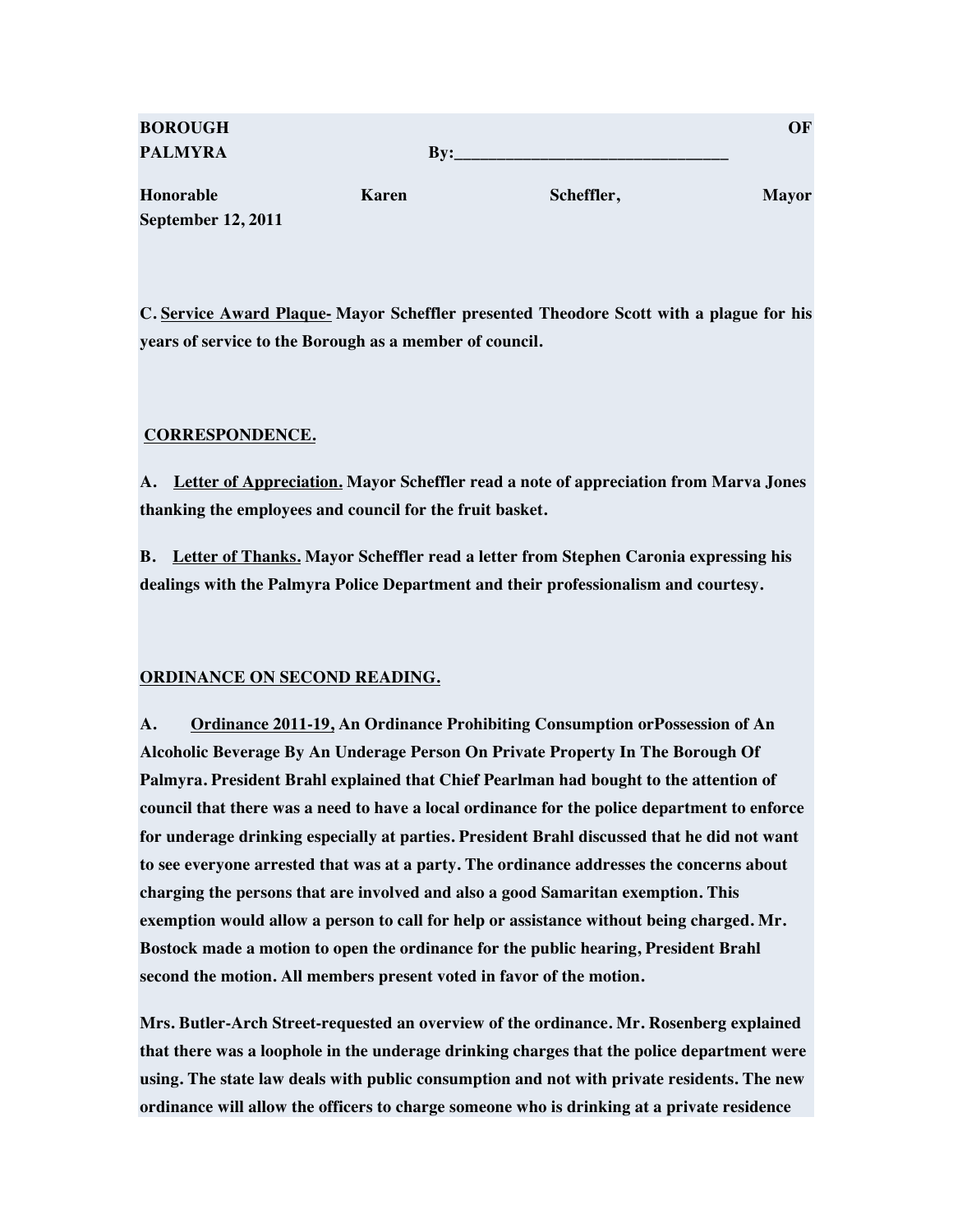**and is underage if they do not have their parent's permission. The ordinance also has an exemption for someone to call 911 in an emergency and not be charged. Mrs. Butler inquired as to whom gets charged if she has a party with no alcoholic and someone brings their own without her knowledge? Mr. Rosenberg replied that with this new ordinance she would not be prosecuted, but if someone gets injured or hurt it could be a civil case against her. Mrs. Butler explained that she would not know about the alcoholic. Mr. Rosenberg explained that under state law she is to supervise the party and that this ordinance is only for underage drinking.**

**Mr. Norcross made a motion to close the public portion, President Brahl second the motion. All members present voted in favor of the motion. Mr. Bostock made a motion to adopt the ordinance, President Brahl second the ordinance. At the call of the roll, the vote was:**

**AYES: President Brahl, Ms. Dobbs, Mrs. Riener, Mr. Dorworth, Mr. Bostock, Mr. Norcross.**

**NAYES: None. The ordinance was adopted on second and final reading and will take effect after publication according to law.**

# **B. Ordinance 2011- 20, Ordinance of the Borough of Palmyra**

**Amending Chapter 60 and Chapter 259 of the Code of the Borough of Palmyra. (Shade tree). Mayor Scheffler read the changes to the original ordinance: in the event of a tree related emergency, the governing body of the Borough is authorized to expend Shade Tree Commission funds as necessary, defense and indemnification are applicable to all members of the Palmyra Shade Tree Commission, all shade trees standing along the streets, roads and avenues of the Borough of Palmyra shall be trimmed and all limbs and branches removed there from to a height of eight feet from the sidewalk, but homeowners shall not trim or plant any shade trees within the jurisdiction of the Shade Tree Commission, any privately owned trees that cover the sidewalk shall be trimmed by or on behalf of the private owners of such trees to provide eight feet of clearance from the sidewalk. Violations and penalties shall be subject to a fine up to \$1,000 for each violation and also the section entitled hitching animals to trees shall be deleted.**

**Mr. Norcross made a motion to open the ordinance for a public hearing, Mr. Bostock second the motion. All members present voted in favor of the motion.**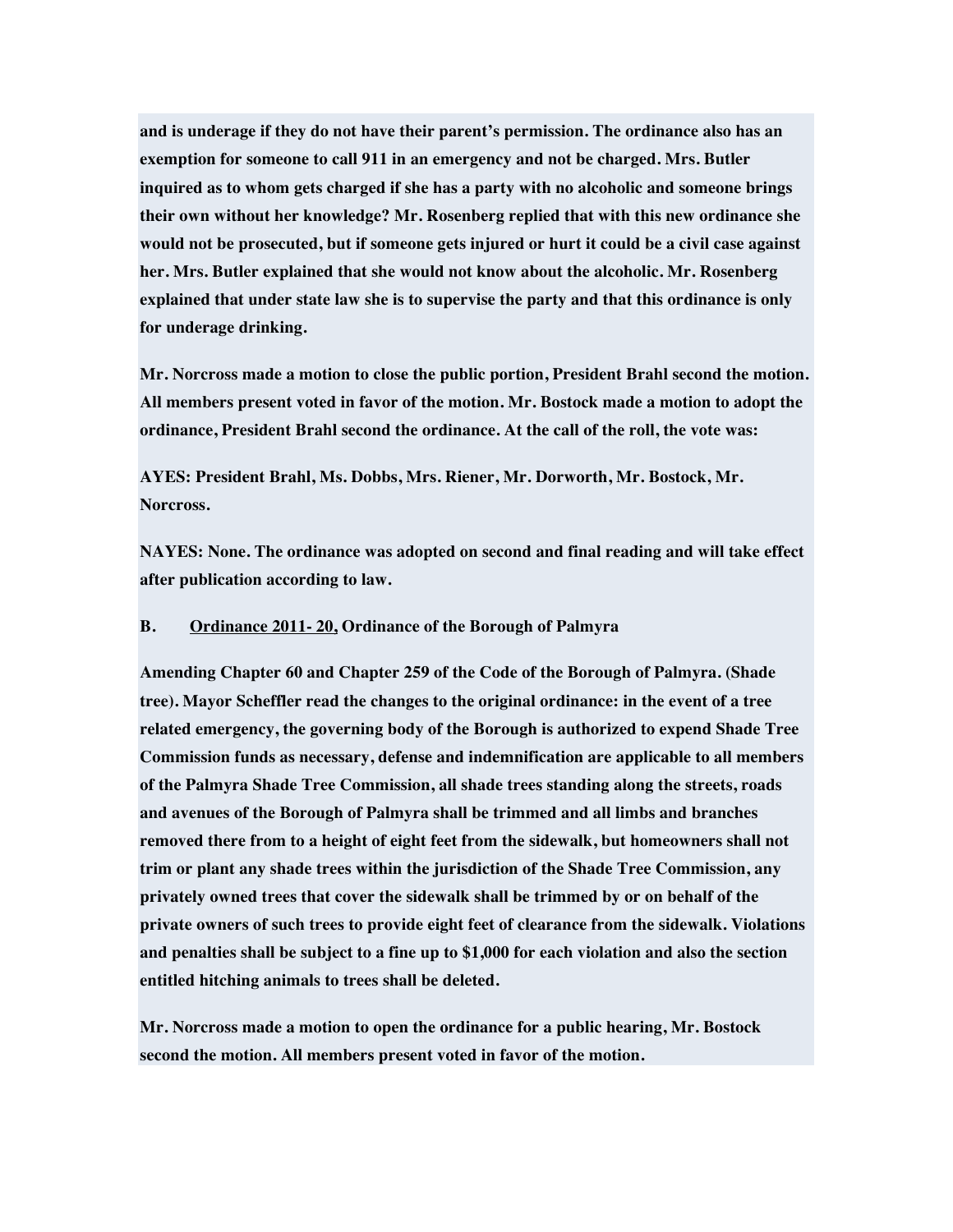**Mr. Howard-Chairman of Shade Tree Commission discussed that he appreciates councils attempt to revise the ordinances, but that the shade tree commission does not support the issue of council taking the funds for an emergency and request that the matter be held until there is further review. Mayor Scheffler explained that in light of all the storms, council has the right to order tree work done for an emergency. President Brahl inquired as to what the concern of the commission was with the ordinance. Mr. Howard explained that the commission wasn't given any notice about change to the ordinance. Mayor Scheffler explained that the ordinance was introduced at a public meeting and that she had received emails from Mr. Howard inquiring about the ordinance. The ordinance was discussed and amended in the public meetings. Mr. Howard explained that he wants things done with the cooperation of the council and the commission. Mr. Gural explained that at the last meeting the issue of an emergency was discussed and that the only funds available for trees are the Shade Tree Commissions. The shade tree commission does not respond to emergencies the public works department and tree surgeons do. Mr. Gural explained that council can cut the shade tree budget and place the money in another line item for tree emergencies. Mrs. Riener inquired as to when the funds can be reallocated to other line items. Mr. Gural replied that funds are done through transfers in November. Mr. Howard explained that the shade tree commission has worked on the ordinance for 8 years and would have liked more input on the emergency section. Mayor Scheffler replied that the change was done at a public meeting when the ordinance was up for first reading. Mr. Howard explained that the ordinance does not have a definition of an emergency and that it is unclear. Mr. Rosenberg informed council that if there has been no material change in the ordinance, the ordinance does not need to be reintroduced. Mrs. Riener inquired if the Shade Tree Commission or Mr. Howard had an alternative suggestion to handling emergencies and that the season of tree emergencies is coming up.**

**Mr. Dorworth made a motion to close the public portion of the ordinance, Mr. Norcross second the motion. All members present voted in favor of the motion.**

**President Brahl discussed that he has read the code book and the ordinance, but does not fully understand the shade tree ordinance. President Brahl discussed that the trees sometimes seem to have more rights than the residents and that it is one of the biggest complaints that he hears when talking to neighbors. Mayor Scheffler explained that she supports the Shade Tree Commission and that they are very responsible with the funds that they are budgeted for. Trees can lower cooling and heating costs. Mrs. Riener inquired if**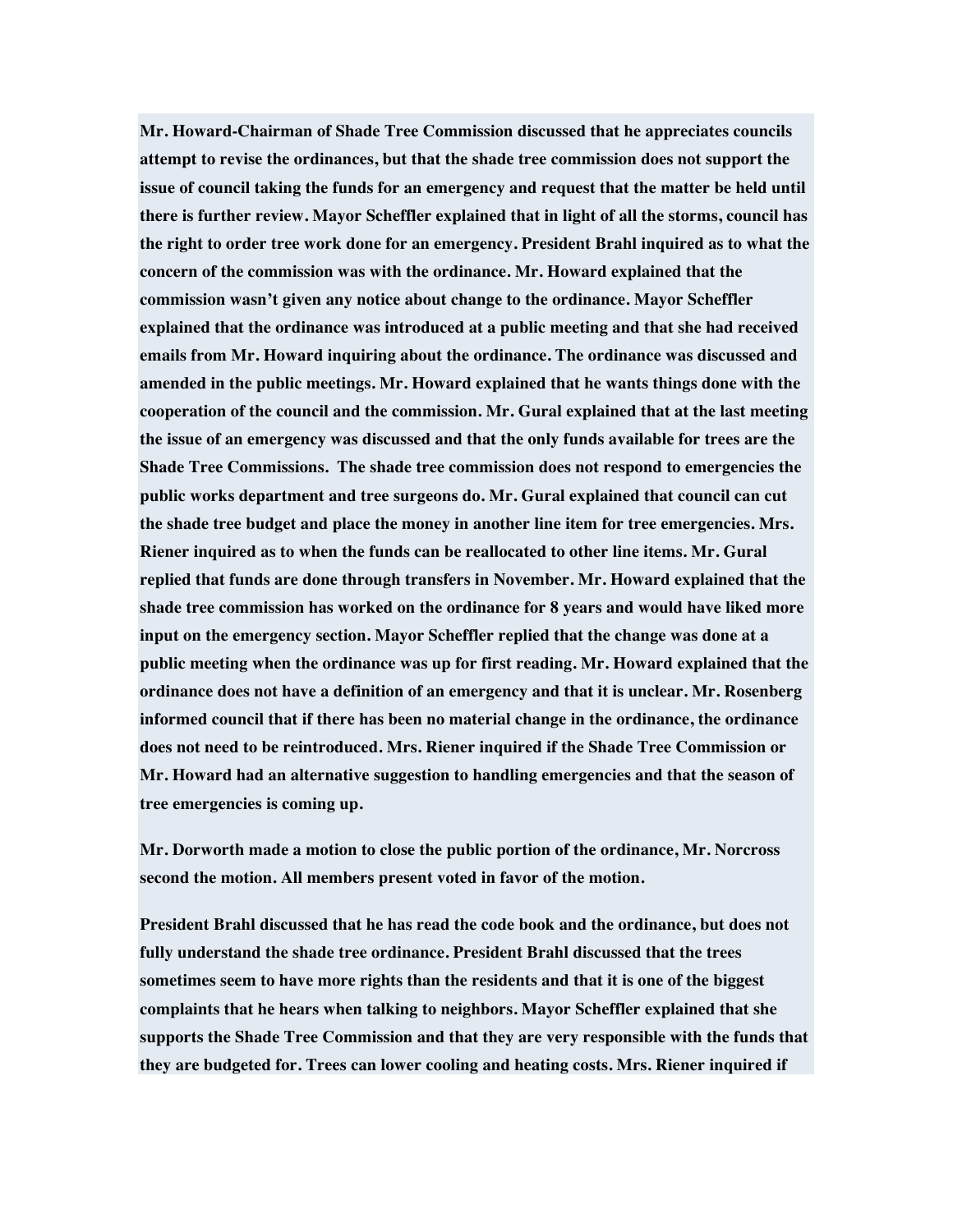**there is a need for clarification of the ordinance. Mr. Dorworth made a motion to adopt the ordinance, Ms. Dobbs second the motion. At the call of the roll, the vote was:**

**AYES: President Brahl, Ms. Dobbs, Mrs. Riener, Mr. Dorworth, Mr. Bostock, Mr. Norcross.**

**NAYES: None. The ordinance was adopted on second and final reading and will take effect after publication according to law.**

**C. Ordinance 2011-21, Ordinance Establishing That A Business Entity**

**Which Makes Political Contributions To Municipal Candidates and Municipal And County Political Parties In Excess Of Certain Thresholds Shall Be Limited In Its Ability To Receive Public Contracts From The Borough Of Palmyra. Mr. Gural explained that is an update to the pay to play ordinance as recommended by the state and is also a requirement of the best practice inventory. Mr. Rosenberg requested that under section 1-prohibition on awarding public contracts to certain contributor's paragraph (a) the subsection (g) be changed to subsection (c). President Brahl made a motion to open the ordinance to the public, Mr. Norcross second the motion. All members present voted in favor of the motion. No one from the public wishing to be heard, President Brahl made a motion to close the public section, Ms. Dobbs second the motion. All members present voted in favor of the motion. Mr. Dorworth made a motion to adopt the ordinance, Ms. Dobbs second the motion. At the call of the roll, the vote was:**

**AYES: President Brahl, Ms. Dobbs, Mrs. Riener, Mr. Dorworth, Mr. Bostock, Mr. Norcross.**

**NAYES: None. The ordinance was adopted on second and final reading and will take effect after publication according to law.**

# **D. Ordinance 2011- 22 Ordinance Amending The Non-Uniformed**

**Employees Handbook To Establish A Transitional Duty Police To Encourage Employees To Return To Work Who Were Injured In A Work Related Incident And Out On Workers Compensation. Mr. Gural informed council that this ordinance is also a requirement of the best practice checklist that encourages employees to return to light duty after being injured at work. President Brahl made a motion to open the ordinance to the public, Mr. Norcross second the motion. All members present voted in favor of the motion. No one from the**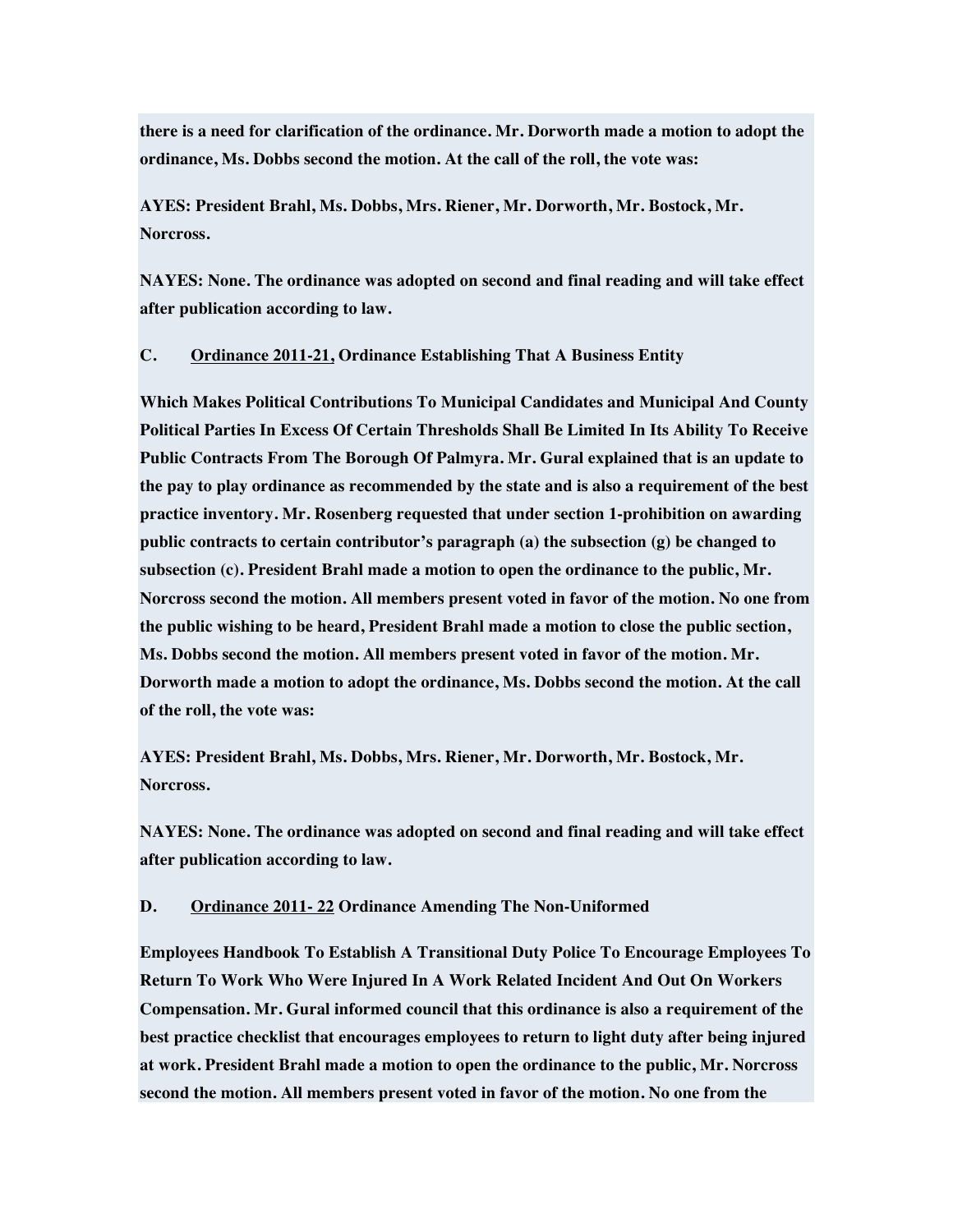**public wishing to be heard, President Brahl made a motion to close the public hearing, Mr. Norcross second the motion. All members present voted in favor of the motion. President Brahl made a motion to adopt the ordinance, Mr. Norcross second the motion. At the call of the roll, the vote was:**

**AYES: President Brahl, Ms. Dobbs, Mrs. Riener, Mr. Dorworth, Mr. Bostock, Mr. Norcross.**

**NAYES: None. The ordinance was adopted on second and final reading and will take effect after publication according to law.**

# **E. Ordinance 2011-23, Ordinance of the Borough of Palmyra To Vacate**

**Hill Street. Mrs. Riener excused herself from the discussion due to a conflict with the Land Use Board. Mr. Rosenberg informed council that the vacating of the street can be completed by ordinance instead of quick claim deed. Mr. Rosenberg requested that paragraph two be deleted and that this matter should be reviewed by the Land Use Board before council adopts the ordinance. The ordinance also needs to be sent to the county and certified. President Brahl inquired about the miss step to the Land Use Board. Mr. Rosenberg explained that council should hold the public hearing tonight and continue the ordinance until after the Land Use Board has a chance to review it. Mr. Gural explained that the owners were notified about a public hearing tonight and should be given the opportunity to speak. President Brahl made a motion to open the ordinance to the public, Mr. Dorworth second the motion. All members present voted in favor of the motion.**

**Mr. Schultz-Garfield Avenue discussed that he did not understand why they were being required to move their vehicles off Hill Street. Mr. Norcross replied that there are about 50 code violations on the street and that the equipment that is parked there is illegal on all the other streets in the Borough. Mr. Norcross explained that regular maintenance on the street cannot be done due to the illegal parking of vehicles and the storing of junk. Mr. Ryan-PW Superintent explained that there is sewer easements as well as other utility easements that must be allowed access. Mr. Schultz inquired about any tax implications for acquiring part of the street? Mr. Gural explained that additional square footage would be added to the owners lot, so the tax assessment may increase.**

**Mrs. Brown-Melrose inquired if she would be allowed to put up a fence? Mr. Rosenberg explained that the Borough is vacating the land to each homeowner and that the owners would have to apply for zoning or permits before doing anything with the land. Mr.**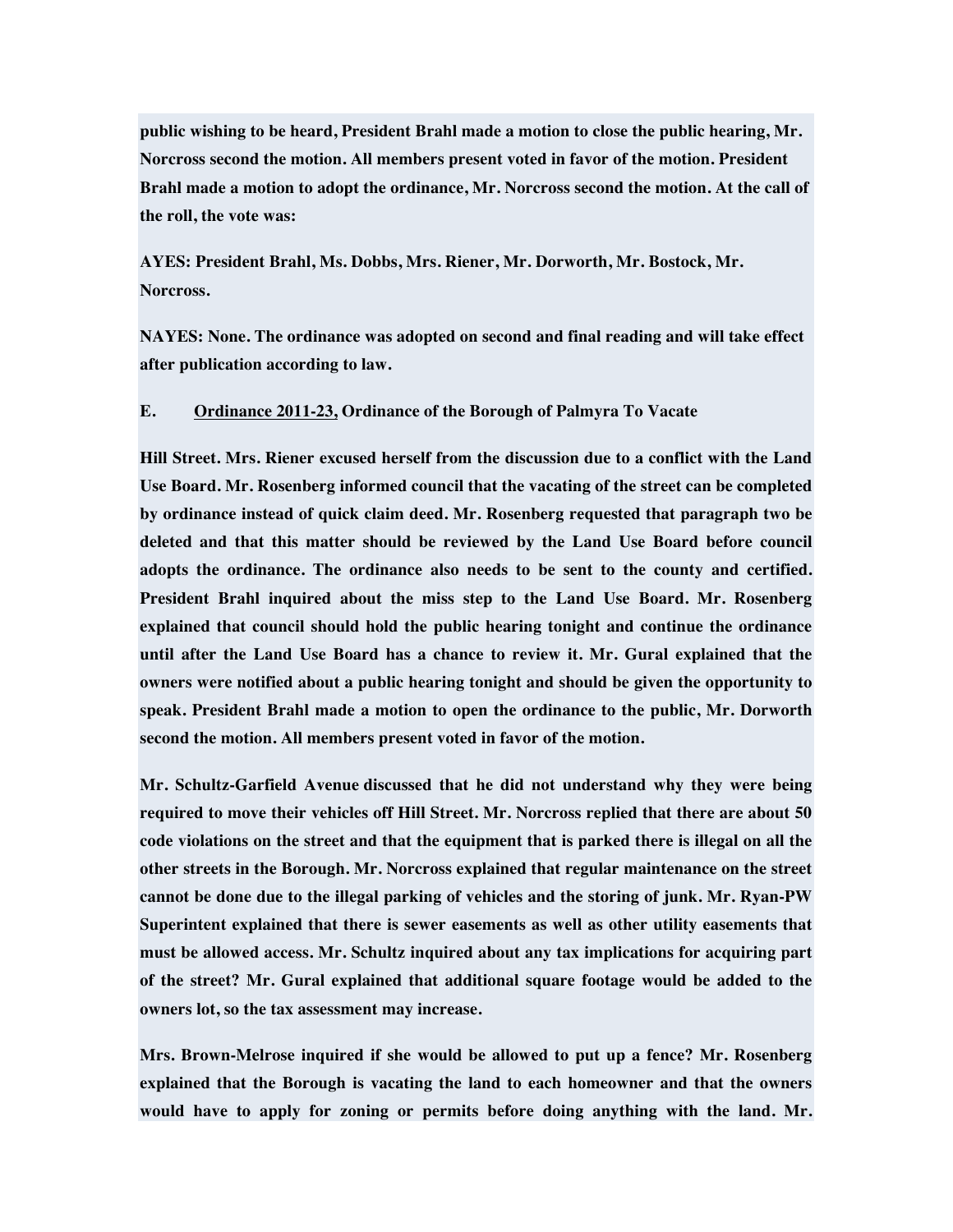**Norcross replied that the fencing code would have to be followed. Mr. Norcross made a motion to close the public portion, Mr. Dorworth second the motion. All members present voted in favor of the motion.**

**Mr. Norcross discussed that this matter needs to be finalized so that the Borough can either clean up the street or leave it to the residents. Mr. Rosenberg requested that a motion to announce to the public that the public hearing will be continue until October 11 and that the Land Use Board review the ordinance. Mrs. Riener requested that a letter be sent to the Land Use Board so that they are aware of what council is requesting. Mr. Rosenberg agreed to write the letter. President Brahl made a motion to table the ordinance till the October 11th meeting, Mr. Dorworth second the motion. At the call of the roll, the vote was:**

**AYES: President Brahl, Ms. Dobbs, Mr. Dorworth, Mr. Bostock, Mr. Norcross.**

**NAYES: None. The ordinance will be held until the October 11th meeting at 7pm.**

**ABSTAIN: Mrs. Riener.**

#### **F. Ordinance 2011-24, An Ordinance Repealing Chapter 242 Of The**

**Code Of Palmyra And Adopting A New Chapter 242 Entitled "Body Art Procedures". Mayor Scheffler inquired if this ordinance needs to be tabled for further review? Mr. Gural requested that the public hearing still be held, since it was advertised. Mr. Gural explained that the ordinance does not have anything to do with applicant's appearance in front of the Land Use Board that is a separate issue. President Brahl made a motion to open the ordinance for a public hearing, Mr. Dorworth second the motion. All members present voted in favor of the motion. Mayor Scheffler read parts of the Land Use resolution that was approved by the board for the application of Muse Tattoo & Art Gallery, 3 East Broad Street-the applicant was grant a use variance to allow the use of the first floor of the building for the joint operation of an art gallery and tattoo parlor, two-thirds of the first floor will be devoted to the art gallery and the remaining area to the tattoo parlor use. The hours will be Monday-Saturday from 11am to 10pm and that the driveway will be repaired. Mr. Gural informed council that there are no current outstanding fees owed to the Borough from the applicant. Mayor Scheffler explained that council can rescind the current ordinance or make changes. President Brahl discussed that the ordinance needs to be passed and allow businesses to open.**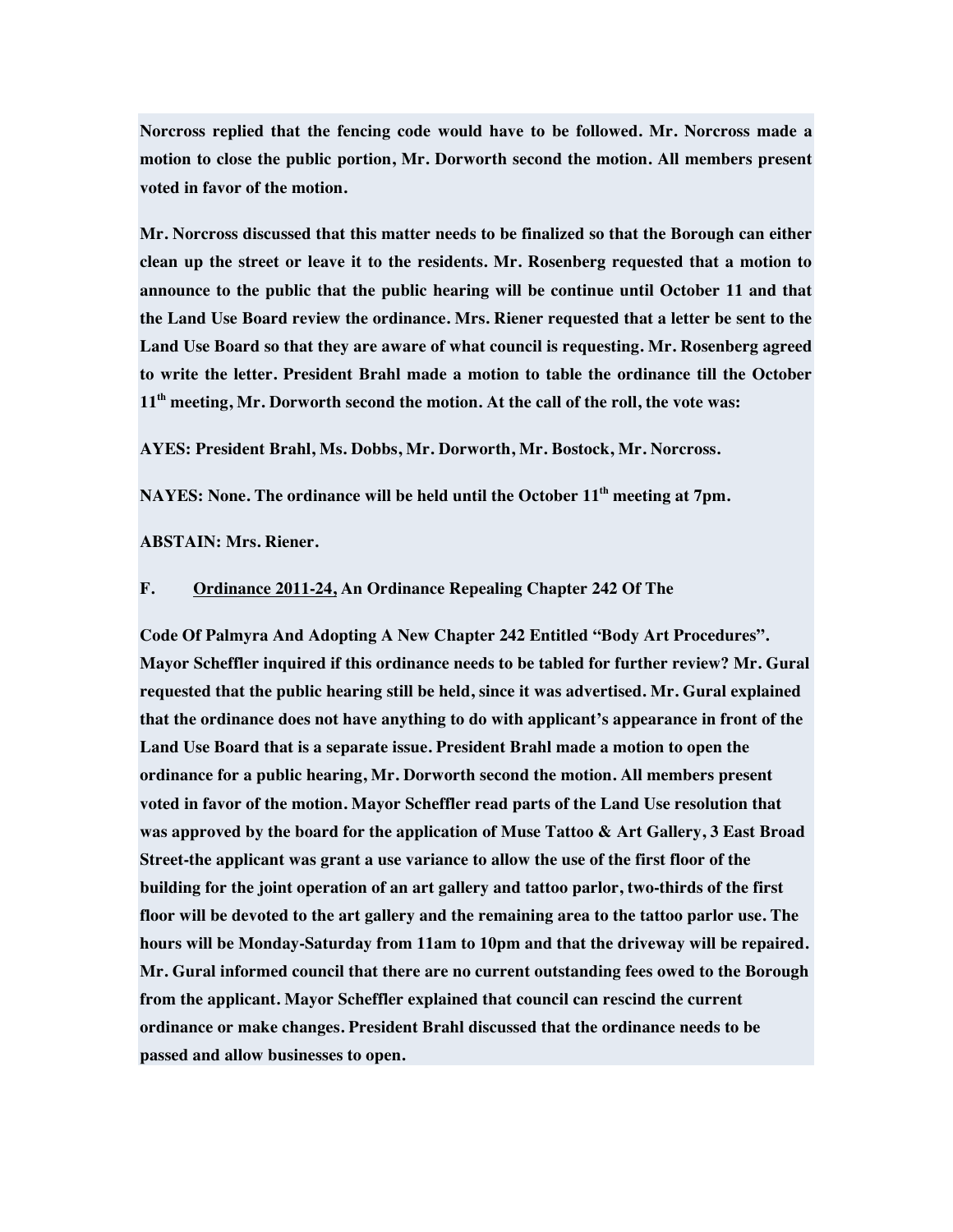**Mrs. Riener-Parry Avenue explained that the Land Use Board will make the determination that everything is complied with and Mrs. Kilmer will issue a certificate of occupancy after determination of completeness.**

**Bill-West Broad Street inquired if the business can open or not. Mrs. Riener explained that they do not have to return to the Land Use Board unless they wish to change some of their approvals.**

**Ms. Dobbs made a motion to close the public portion, President Brahl second the motion. All members present voted in favor of the motion.**

**President Brahl made a motion to adopt Ordinance 2011-24, Ms. Dobbs second the motion. At the call of the roll, the vote was:**

**AYES: President Brahl, Ms. Dobbs, Mr. Dorworth, Mr. Bostock, Mr. Norcross.**

**NAYES: None.**

**ABSTAIN: Mrs. Riener. The ordinance was adopted on second and final reading and will take effect immediately.**

# **OLD BUSINESS.**

**A. Best Practice Checklist- Mr. Gural discussed that the Local Finance Notice 2011-18 advised local governments about compiling with the best practice checklist. Last year the Borough was in 83% compliance and this year it is 100% of compliance. The law requires that the governing body review the questions and answers. President Brahl requested that this discussion be held until after the resolutions.**

**Council recessed for a five minute break.**

# **NEW BUSINESS.**

**A. Resolution 2011--159, Resolution Appointing Seasonal Workers For The Concession Stand. Mr. Bostock made a motion to approve the resolution, Ms. Dobbs second the motion. At the call of the roll, the vote was:**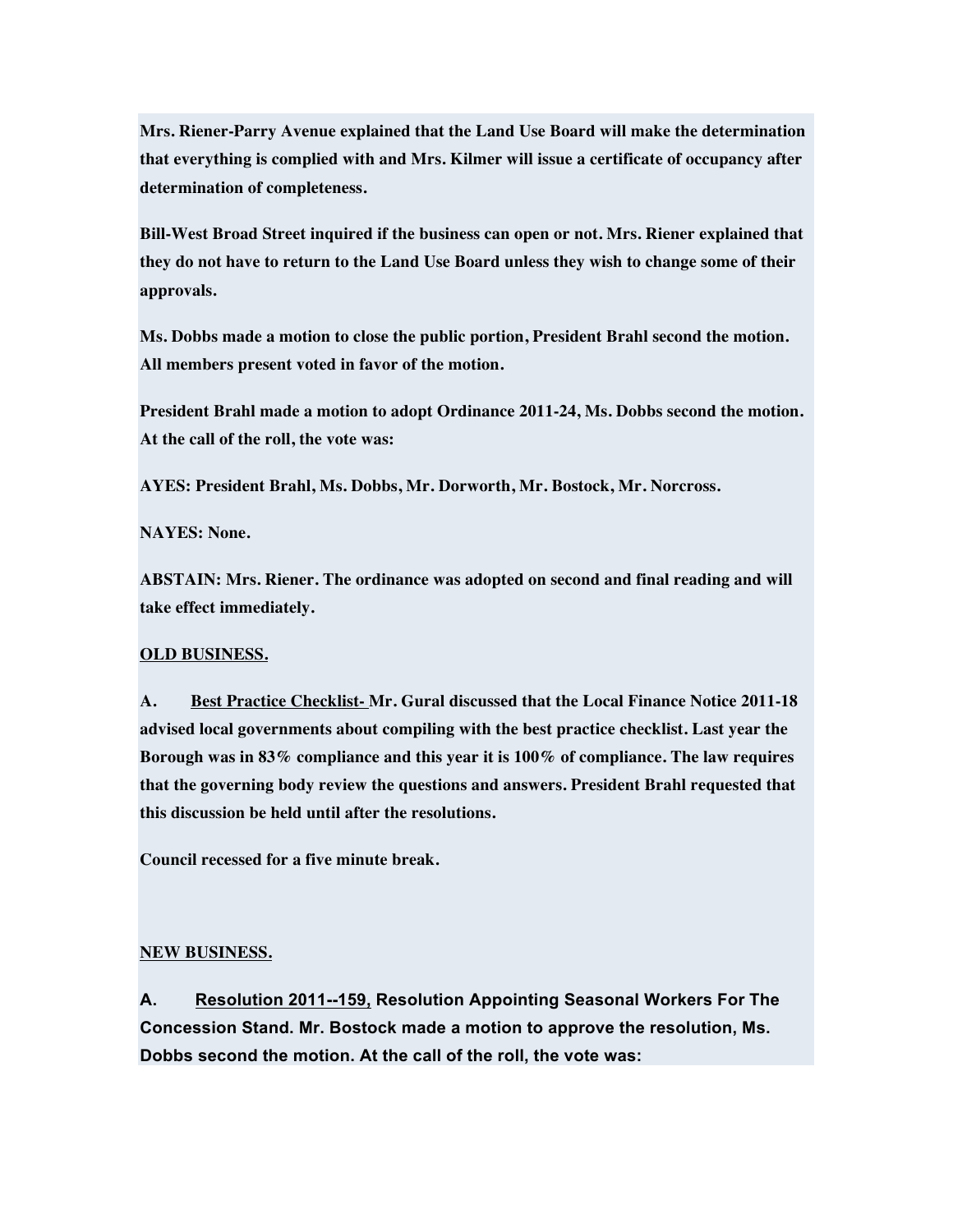**AYES: President Brahl, Ms. Dobbs, Mrs. Riener, Mr. Dorworth, Mr. Bostock, Mr. Norcross.**

**NAYES: None.**

# **B. Resolution 2011-160, Resolution Of Approval To Submit A Grant**

**Application And Execute A Grant Contract With NJ DOT For The Parry Avenue Improvements Phase II Project. Mr. Dorworth made a motion to approve the resolution, Mr. Bostock second the motion. At the call of the roll, the vote was:**

**AYES: President Brahl, Ms. Dobbs, Mr. Dorworth, Mr. Bostock, Mr. Norcross.**

**NAYES: None.**

**ABSTAIN: Mrs. Riener.**

**C. Resolution 2011-161, Resolution Awarding Bid For Contract P-2011-1 Construction of Handicapped Ramps For Small Cities Block Grant #11-02292-0348.Mr. Gural reported that this is grant funding from Small Cities to replace and add handicap ramps to the corners in the Borough. Mr. Dorworth made a motion to approve the resolution, President Brahl second the motion. At the call of the roll, the vote was:**

**AYES: President Brahl, Ms. Dobbs, Mrs. Riener, Mr. Dorworth, Mr. Bostock, Mr. Norcross.**

**NAYES: None.**

**D. Resolution 2011-162, Resolution Awarding Bid For Contract P-2011-2 For South Broad Street Overlay. Mr. Gural reported that this project will also place seven parking spaces near the gravel road for police vehicle parking. President Brahl made a motion to approve the resolution with certification of funding from the CFO, Mr. Norcross second the motion. At the call of the roll, the vote was:**

**AYES: President Brahl, Ms. Dobbs, Mrs. Riener, Mr. Dorworth, Mr. Bostock, Mr. Norcross.**

**NAYES: None.**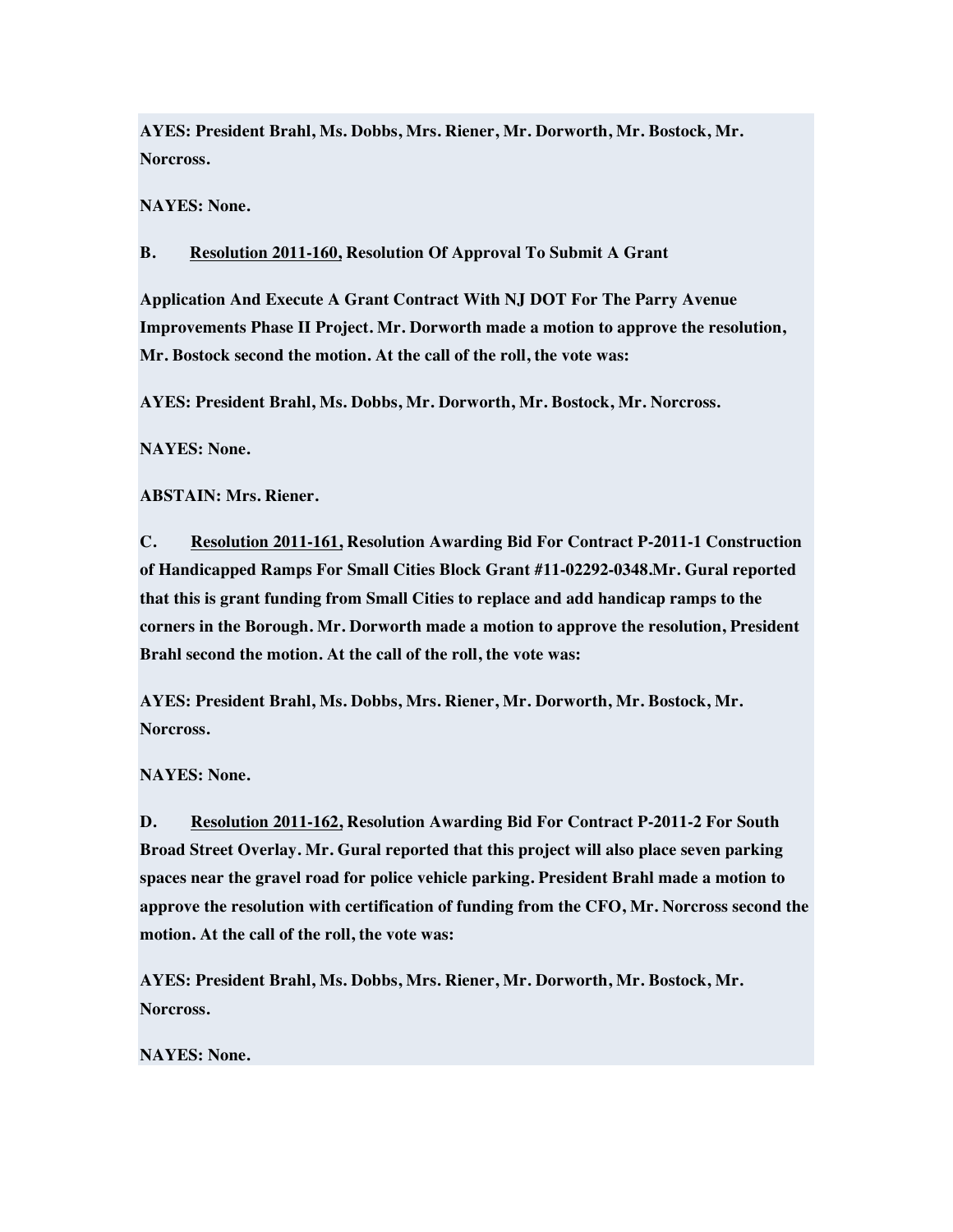**E. Resolution 2011-163, Resolution Authorizing And Directing The Borough of Palmyra Land Use Board To Cause A Preliminary Investigation To Be Made Pursuant To The New Jersey Local Development And Housing Law, As To Whether A Certain Area Adjoining Cinnaminson Avenue Within The Borough Of Palmyra Is "An Area In Need Of Redevelopment" Within The Meaning And Intendment Of Said Statue. Mr. Gural explained that council is requesting the Land Use Board to consider 519 Cinnaminson Avenue as in need of redevelopment. Mr. Norcross made a motion to approve the resolution, Mr. Dorworth second the motion. At the call of the roll, the vote was:**

**AYES: President Brahl, Ms. Dobbs, Mrs. Riener, Mr. Dorworth, Mr. Bostock, Mr. Norcross.**

**NAYES: None.**

**F. Resolution 2011-164 , Resolution Authorizing Approving A ContractChange Order For Edmunds & Associates For Tax Office. Mayor Scheffler explained that this is for the new module for the tax office software. President Brahl made a motion to approve the resolution, Ms. Dobbs second the motion. At the call of the roll, the vote was:**

**AYES: President Brahl, Ms. Dobbs, Mrs. Riener, Mr. Dorworth, Mr. Bostock, Mr. Norcross.**

**NAYES: None.**

**G. Resolution 2011-165, Resolution Approving A Contract Change Order #1 For Security System For Community Center And Police Department. President Brahl made a motion to approve the resolution, Mr. Dorworth second the motion. At the call of the roll, the vote was:**

**AYES: President Brahl, Ms. Dobbs, Mrs. Riener, Mr. Dorworth, Mr. Bostock, Mr. Norcross.**

**NAYES: None.**

**H. Resolution 2011- 166, Resolution Requesting Approval Of Items OfRevenue and Appropriation N.J.S.A. 40A: 4-87 Chapter 159 Click It Or Ticket It. Ms. Dobbs made a motion to approve, Mrs. Riener second the motion. At the call of the roll, the vote was:**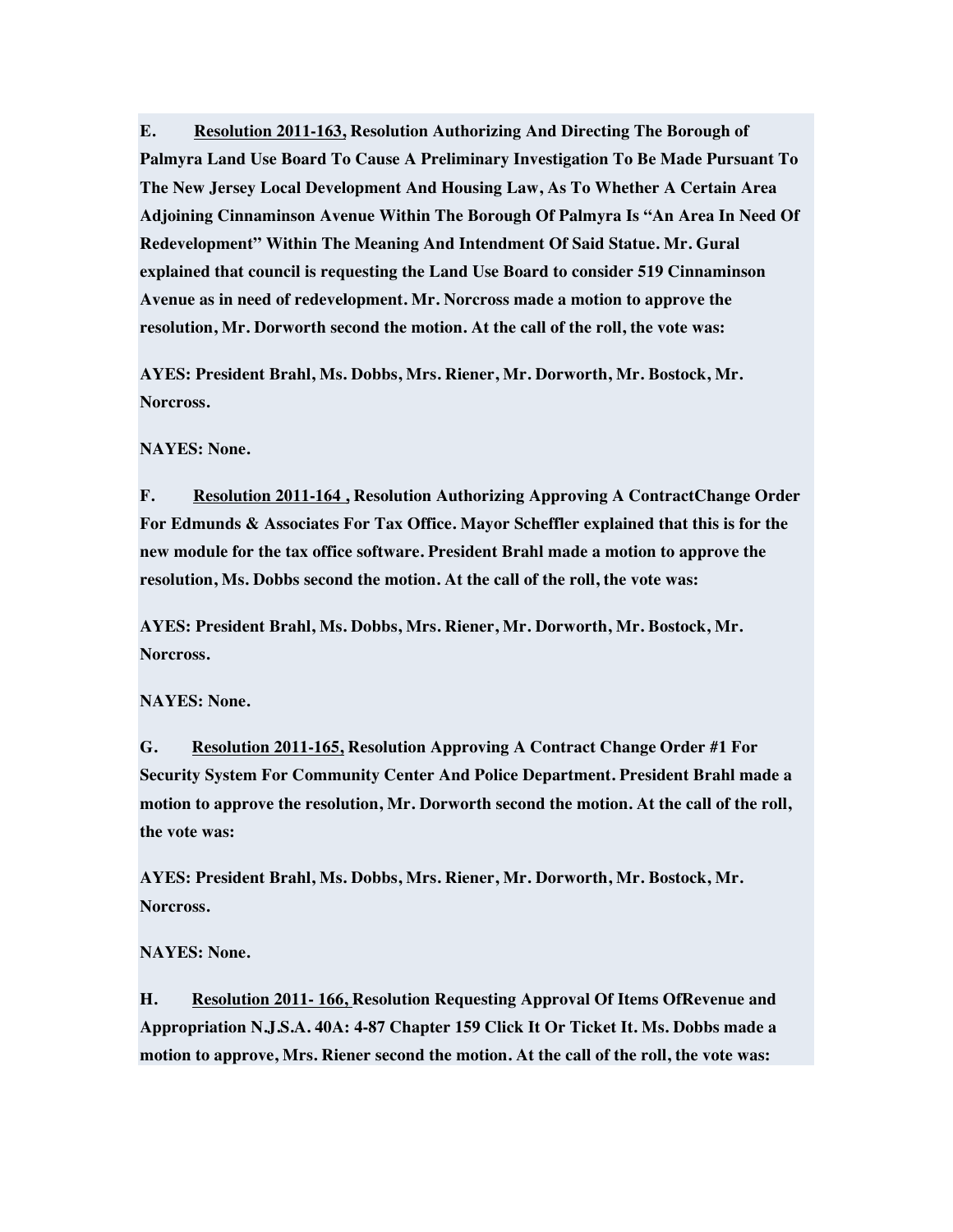**AYES: President Brahl, Ms. Dobbs, Mrs. Riener, Mr. Dorworth, Mr. Bostock, Mr. Norcross.**

# **NAYES: None.**

**I. Resolution 2011- 167, Borough Lots. (accepting or denying bid). Mr.Gural reported to council that the public auction on the lots was held and that the Borough received one public bid on Block 120 Lot 17 from Mr. Hollins. The other three lots did not receive a bid. Borough Council has to make a decision whether to accept Mr. Hollins bid or reject it. Mrs. Riener inquired if the lot size was conforming. Mayor Scheffler explained that all of the lots had an appraisal completed and were undersized. Mr. Gural explained that Mr. Hollins owns the lots on both sides of the Borough lot. President Brahl inquired if the Borough can enter into negotiations with Mr. Hollins, since the lots have been placed for auction twice to negotiate a price. Mr. Gural discussed that Mr. Hollins would like to know where he stands with his bid, so council should probably accept or reject the current bid and then proceed. President Brahl would like to negotiate and that the solicitor should research the issue. Mr. Dorworth made a motion to reject the bid, President Brahl second the motion. At the call of the roll, the vote was:**

**AYES: President Brahl, Mrs. Riener, Mr. Dorworth, Mr. Bostock, Mr. Norcross.**

**NAYES: None.**

# **ABSTAIN: Ms. Dobbs.**

**J. Resolution 2011-168, Resolution Extending Date Of Taxes Due To September 19, 2011. Mr. Dorworth discussed that the state held up the county setting the tax rate and that Borough Council did their part of the process on time. Mr. Bostock made a motion to approve the resolution, President Brahl second the motion. At the call of the sale, the vote was:**

**AYES: President Brahl, Ms. Dobbs, Mrs. Riener, Mr. Dorworth, Mr. Bostock, Mr. Norcross.**

#### **NAYES: None.**

**K. Resolution 2011-169, Resolution Authorizing Tax Sale. The tax sale will be conducted on October 20, 2011. President Brahl made a motion to approve the resolution, Mr. Norcross second the motion. At the call of the roll, the vote was:**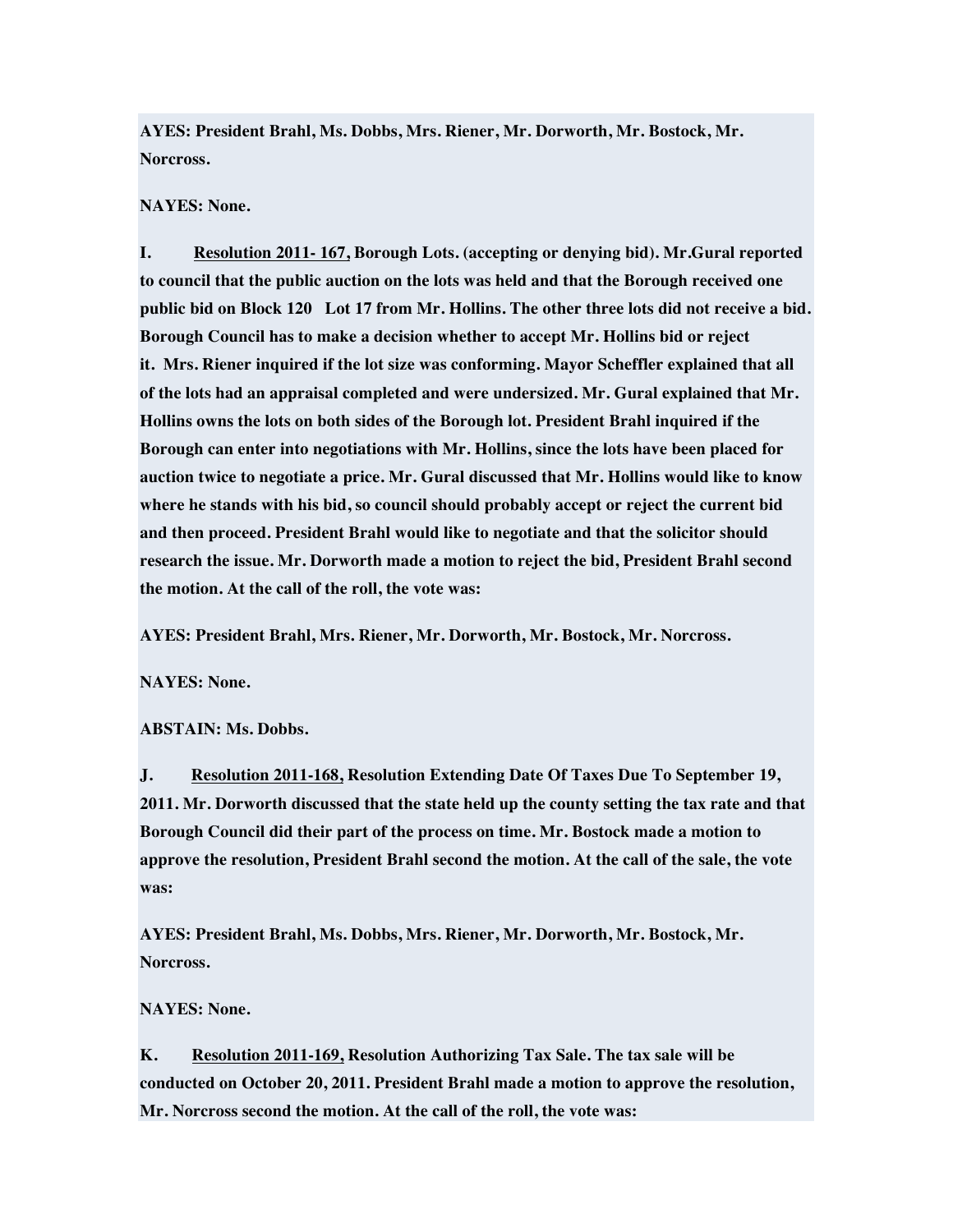**AYES: President Brahl, Ms. Dobbs, Mrs. Riener, Mr. Dorworth, Mr. Bostock, Mr. Norcross.**

**NAYES: None.**

**L. Resolution 2011-170, Resolution Authorizing 2011-2012 Liquor License For The Knights of Columbus. This will be for a club license. President Brahl made a motion to approve the resolution, Ms. Dobbs second the motion. At the call of the roll, the vote was:**

**AYES: President Brahl, Ms. Dobbs, Mrs. Riener, Mr. Dorworth, Mr. Bostock, Mr. Norcross.**

**NAYES: None.**

**M. Special Permit- Approval of Social Affair Liquor License-Palmyra Cove Education Foundation Inc. President Brahl made a motion to approve the permit, Ms. Dobbs second the motion. All members present voted in favor of the motion.**

**N. Appointment to Public Safety Committee. Mayor Scheffler appointed Mr. Norcross to the public safety committee.**

**O. Appointment to Shade Tree Commission. Mayor Scheffler appointedMatthew Kaelin to the shade tree commission,**

**P. Appointment to Housing Ad-Hoc Committee. Mrs. Riener explained this committee was formed to review the current housing stock in the Borough as well as the ordinance related to code enforcement and rental properties. the committee is in the middle of organization. Mayor Scheffler held the appointment.**

**Q. Approval of Treasurers Report. Ms. Dobbs made a motion to approve the treasurer's report, President Brahl second the motion. All members present voted in favor of the motion.**

**R. Resolution 2011-171, Resolution Authorizing The Payment Of Bills.**

**President Brahl made a motion to approve the payment of bills, Ms. Dobbs second the motion. At the call of the roll, the vote was:**

**AYES: President Brahl, Ms. Dobbs, Mrs. Riener, Mr. Dorworth, Mr. Bostock, Mr. Norcross.**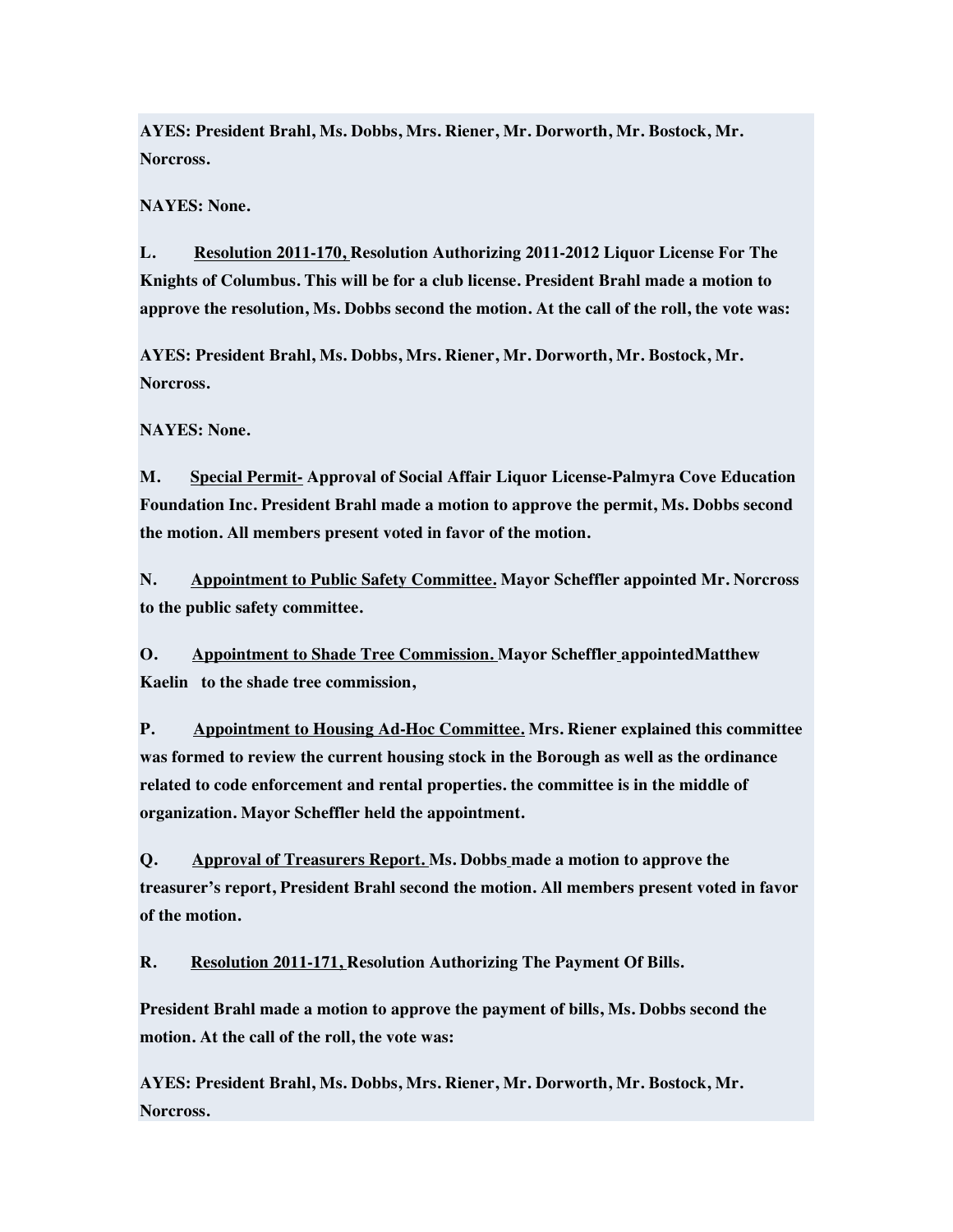# **NAYES: None.**

#### **ABSTAIN: Mr. Bostock.**

**S. Resolution 2011-172, Resolution Authorizing Purchase From CapitalBudget. Mr. Norcross explained that this resolution will allow for the purchase of a new plow for the trucks for a total cost of \$5,016.00. There is funding set aside in the capital ordinance. Mr. Norcross made a motion to approve the resolution, President Brahl second the motion. At the call of the roll, the vote was:**

**AYES: President Brahl, Ms. Dobbs, Mrs. Riener, Mr. Dorworth, Mr. Bostock, Mr. Norcross.**

#### **NAYES: None.**

**T. Resolution 2011-173, Resolution Authorizing Contract With Various Approved State Contract Vendors For Purpose Of Purchasing Goods Or Services Pursuant To N.J.S.A.40A:11012a. Mr. Gural explained that this resolution authorizes the expenditure for capital equipment for the community center. The resolution allows the Borough to pick and choose various items that are listed that will benefit the seniors and the children as well. The resolution will be funded by capital ordinance 2011-7; the CFO must complete a certification as well as the bond counsel first. The resolution lists an amount not to exceed. President Brahl discussed that in January a small purchase of some tables and chairs was completed to get the center up and running. Mrs. Riener inquired if the resolution could include a new PA system as well. Mr. Gural will add a PA system to the purchases for the community center and that all items are state contract. President Brahl made a motion to approve the resolution, Mr. Norcross second the motion. At the call of the roll, the vote was:**

**AYES: President Brahl, Ms. Dobbs, Mrs. Riener, Mr. Dorworth, Mr. Bostock, Mr. Norcross.**

**NAYES: None.**

#### **Public Comment.**

**Council decided to take public comment before completing new business due to the late hour of the evening. Ms. Dobbs made a motion to open the public portion, President Brahl second the motion. All members present voted in favor of the motion.**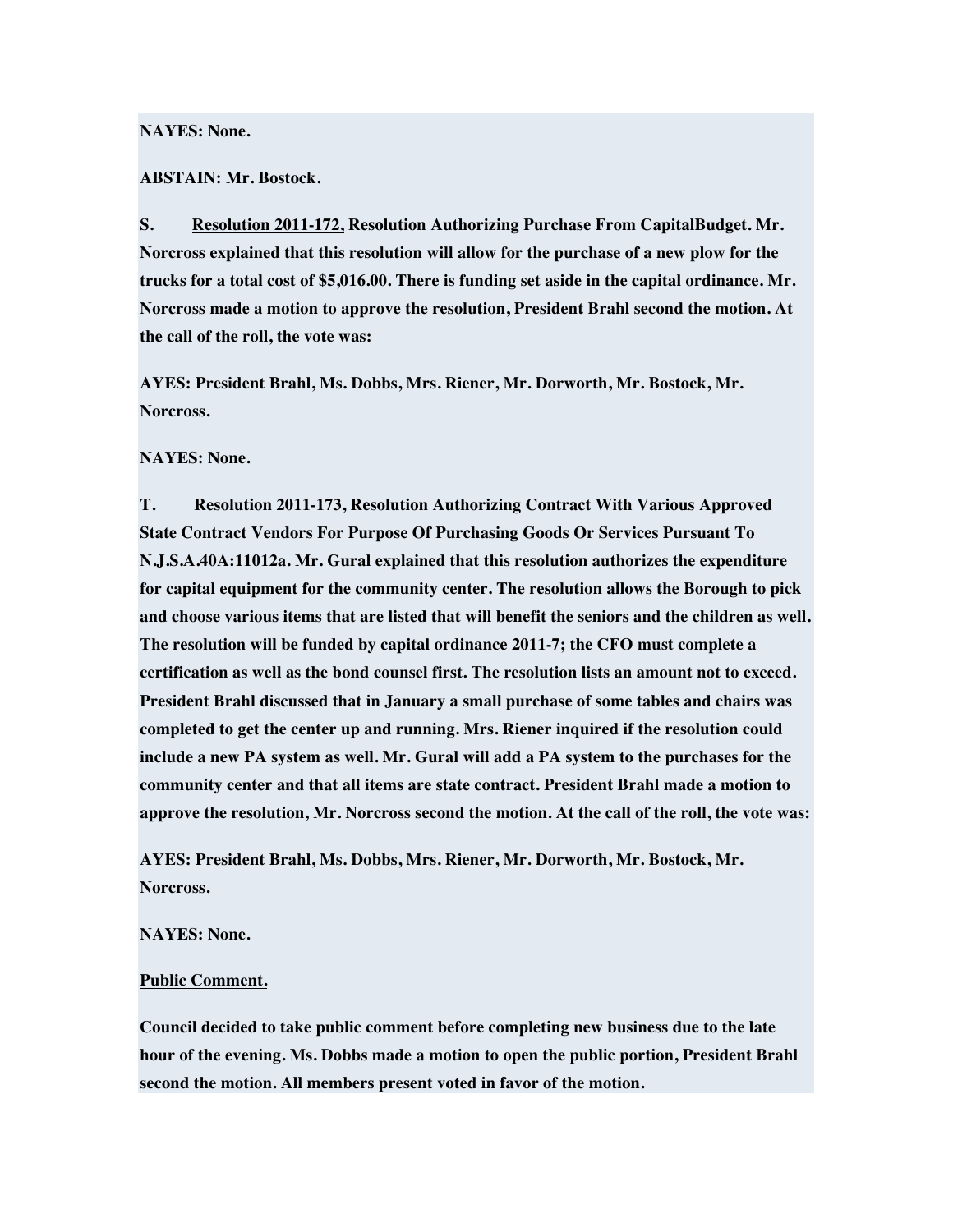**Mr. Radar-Requested a clarification of staffing for the CFO and the Administrator. Mayor Scheffler replied that Mrs. Lewis is the CFO and purchasing agent and Mr. Gural is the administrator. Mrs. Lewis explained that the ordinance for purchasing agent did not have anything to do with a salary. Her salary includes the title of CFO and purchasing agent.**

**Mr. Schwering-Broad Street discussed that the shade tree commission is working hard and that everyone is a volunteer. There are over 7,000 complaints that the shade tree commission has handled or is trying to handle. President Brahl explained that he did not mean any offense to the volunteers and that they do a great job, but that he does receive a lot of complaints from residents about having to go to the shade tree commission. President Brahl explained that his issue is with the shade tree ordinance not the volunteers. Mr. Schwering explained that there is a standard routine that they follow and they attempt to answer all complaints. The shade tree can listen to the complaints about the county roads tree, but they are not able to do anything. Mayor Scheffler discussed that the Shade Tree Commission does on their own obtain a lot of grant money for their work.**

**Mrs. Wiener-Charles Street discussed with council the issue of keeping chickens and that council had requested that she research some of the issues and report back to council. Mrs. Wiener informed council that she had to get rid of one of the chickens as it was a rooster and she did not want the noise in the neighborhood. She had looked up ordinance on line and also called around to surrounding towns. Mrs. Wiener reported that she also researched the health issues of raising chickens and that some towns permit chickens with a limited number of permits. Mr. Norcross requested time for council to review the material that Mrs. Wiener had given them. Mrs. Riener explained that she was not willing to override the code enforcement of the Borough. Mayor Scheffler explained that council can amend the ordinance if they desire but that it takes time for an ordinance and that Mrs. Wiener has a deadline to get rid of the chickens. Mrs. Wiener replied that she does have a place to put the chickens out of town, until the matter can be settled. President Brahl appreciates all of the information that Mrs. Wiener has researched and that she needs to meet with a council person to help devise an ordinance for the chickens. Mr. Bostock discussed that he would like to read through the material and look for some additional information. Mr. Dorworth inquired if Mrs. Wiener had any reports from veterinary or a vet school to determine what type of care the chickens need in her care. Mrs. Wiener will research some more issues and come back to council for approval again.**

**Mr. Fratto-BID-informed council that the Fall Festival was a success and that they hope to go back to holding it in the spring. He would like to thank all the fireman, police, ems and**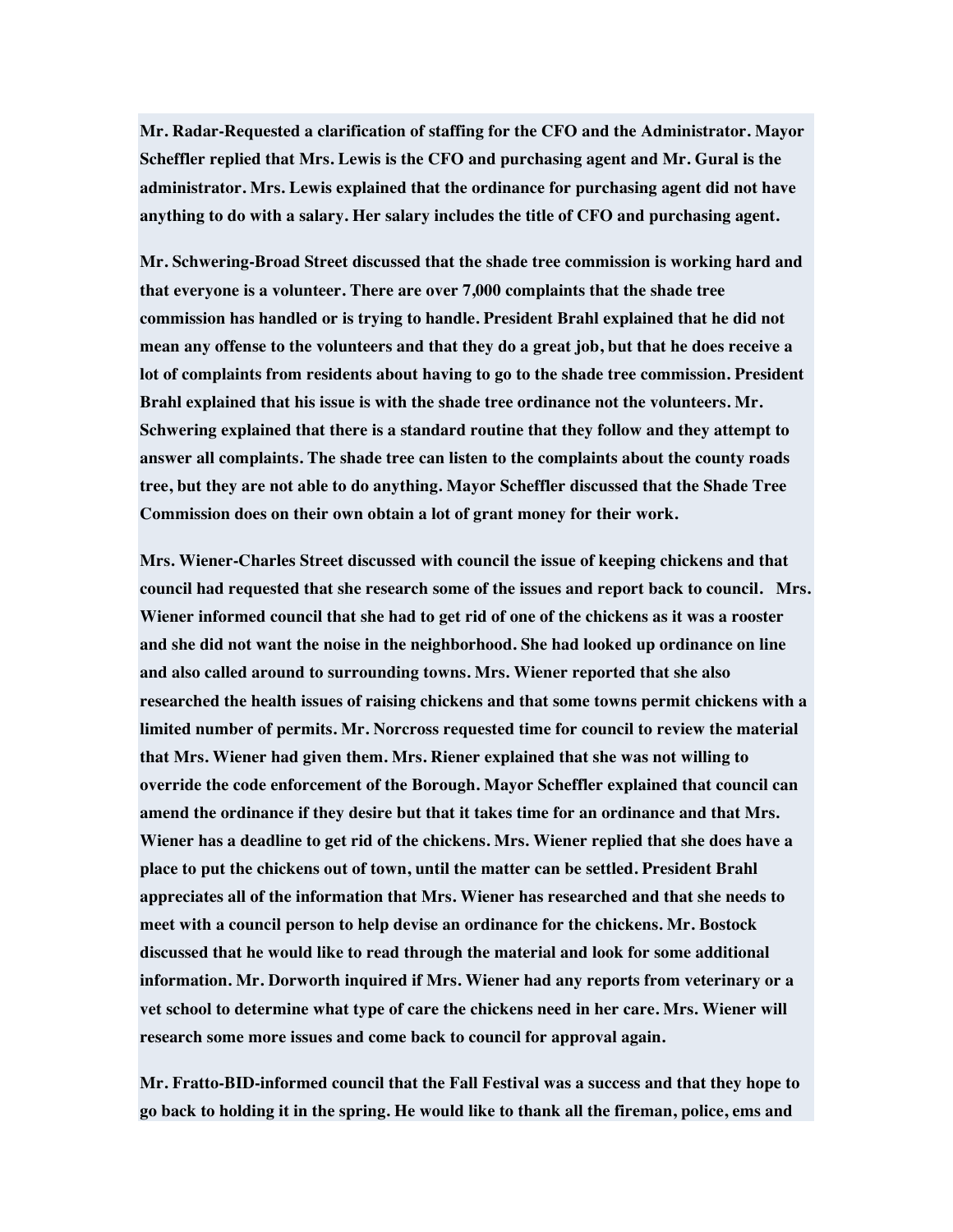**public works for their participation in the day. The BID will be holding a meeting in the Community Center and Chris Getz will be introducing himself. The BID committee would also like to have a representative on the housing ad-hoc committee. Mr. Fratto explained that Mr. Getz wants to attract businesses that know how to run a business.**

**Mrs. Veitenheimer-inquired about what programs are at the community center and do the programs pay rent or help with the utilities? Mayor Scheffler replied that the Borough does not charge the senior program for the use of the center and that residents received a discount from the YMCA. Mr. Gural explained that no out of town business use the center except the YMCA and that 14 Palmyra children were able to attend camp free this summer due to the grant obtained for the summer program. All organizations are Palmyra based and the calendar for the center is on the website. Mayor Scheffler explained that the groups that do meet there are many times Tri-Boro also. Mrs. Veitenheimer inquired if the seniors that come from Cinnaminson will be charged for their participation. Mayor Scheffler replied that the senior program is still working on some of those discussions.**

**President Brahl made a motion to close the public comment, Mr. Bostock second the motion. All members present voted in favor of the motion.**

### **Discussion on Borough Parking Lot.**

**Chief Pearlman discussed the issues and changes that need to be made at the parking lot on Cinnaminson Avenue for better traffic flow and site vision. Chief Pearlman had met with public works and Mr. Gural to review the signage and that most of the changes can be made with signage. Cinnaminson Avenue parking lot would be one way forcing traffic to exit traffic through the Leconey Avenue parking lot. Traffic from the Leconey Avenue lot would not be allowed to enter the Cinnaminson Avenue lot. Mayor Scheffler inquired if the engineer needed to do a formal report on the issue. Mr. Norcross explained that Land Engineering had already completed a report. Mr. Rosenberg recommend that a traffic engineer should be used for a full report and to sign of on the plans. Mr. Gural will inquire if the Bridge Commission will be available to help.**

#### **Discussion on AA Duckett-HVAC system.**

**Mr. Gural informed council that AA Duckett had submitted a service agreement and also a proposal to repair condenser. There has been discussions about upgrading the system, but in the meantime AA Duckett has taken care of the system and repairs. There is a Bond ordinance in place for a new HVAC system. Council discussed that they need a mechanical**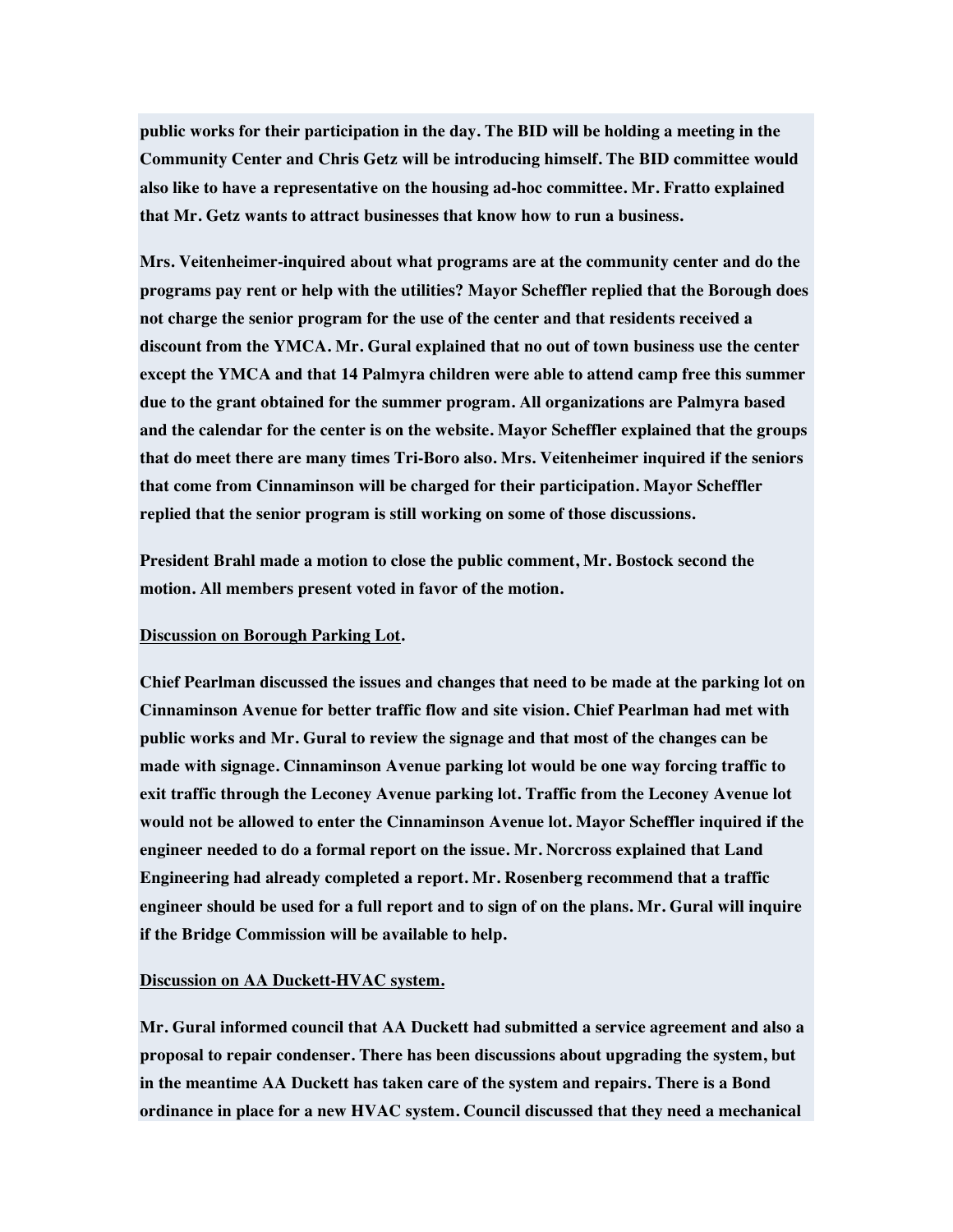**engineer to review the plans and draw up the specs. Mr. Norcross explained that the equipment in the building is old and in constant need of repairs. Also that Public Service is part of the problem with the phasing going on and off throughout the Borough. Mr. Gural recommend to council that in the short term, they allow AA Duckett to do the service and repairs on the system and he will look for mechanical engineers. Mr. Norcross made a motion to approve a six month contract with AA Duckett, President Brahl second the motion. All members present voted in favor of the motion.**

#### **Discussion on Open Public Meetings Act-emails.**

**Mr. Rosenberg informed council that they would have to change the Boroughs email policy and that they should not allow string emails. Mr. Gural explained that the retaining of the emails is done by Networks plus for a limited amount of time. Mr. Rosenberg will write a new policy for the Borough to be followed.**

# **Discussion on GovDeals.**

**Mayor Scheffler reported that three vehicles were sold on the website GovDeals.com. Mr. Gural informed council that the amounts for the vehicles were more than they normally receive at an auction.**

# **COMMITTEE REPORTS.**

# **Public Works/public events-**

**Mr. Norcross thanked everyone for attending the 9/11 ceremony that was held at the community center. Assemblyman Conway gave a speech as well as other dignitaries.**

# **Public Safety-**

**Mr. Dorworth reported that the monthly report from the police department is on file. Mr. Dorworth thanked EMS, police, fire, OEM for their efforts on Hurricane Irene, many volunteers stayed up all night for emergency responses. Mr. Dorworth referred to Chief Pearlman for a discussion about Lexius-Nexis. Chief Pearlman explained to council that the company now wants to charge a \$7.00 convience fee to insurance companies and doctors. This would have to be an amendment to their contract. Mr. Rosenberg is concerned about**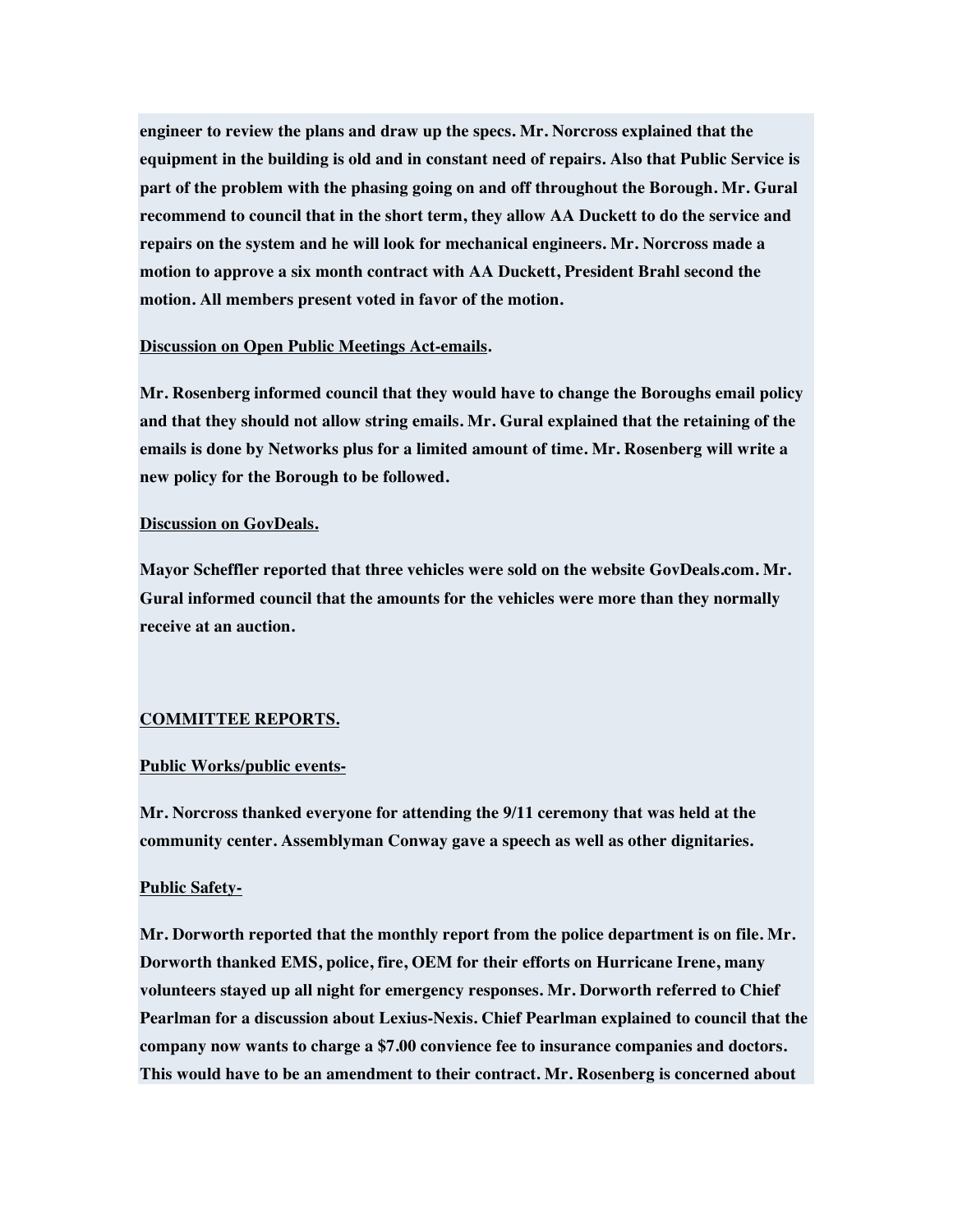**the agreement and if Lexius-Nexius changed something in the contract, they may have nulled the contract. Mr. Rosenberg will review the contract language with Chief Pearlman.**

**Mayor Scheffler inquired about the fence along the Light Rail and the residents climbing over the fence. Council held a discussion about the requirements for the fencing from Light Rail and the repairs.**

# **BEST PRACTICE CHECKLIST.-**

**Mr. Gural reviewed the checklist that was being sent to the Department of Community Affairs as required by the state. Mr. Gural read and review each question and answer with Borough Council. A copy of the checklist is available to the public in the Borough Clerk's office. Mr. Gural reported that the Borough has a 100% on the checklist for compliance.**

#### **Senior Committee-**

**Mr. Gural discussed that Mrs. Jones does an excellent job with the senior program, but that it is difficult for the Borough to have any control. Mr. Gural recommended appointing Marva Jones as the Chairperson of the Senior Program and allow them to incorporate as a group. The Borough would help with the process and it would allow the program to be responsible for their own spending. President Brahl inquired if the Borough would be able to let them use the center or would they have to obtain insurance as well. Mr. Gural explained that council could donate the funds from the budget to the group just as it does the fire department or ems and they would be able to obtain a certificate of insurance. The funding match that they now receive from the Municipal Alliance would just be donated to the Senior Program. Mr. Rosenberg will investigate making them a corporation and Mr. Gural will discuss the matter with Marva Jones. Mrs. Riener inquired about if the Historical Society or the Palmyra Soccer wants money also. Mr. Gural replied that they can request money during budget time. President Brahl agreed that the Borough should approach the Senior Program to discuss moving the process along.**

#### **Municipal Alliance-**

**Mr. Gural discussed that the last few years the Municipal Alliance grant has been problematic for a few reasons. The county has not approved several of the items or programs that the Borough normally purchases and that the matching funds and salary are**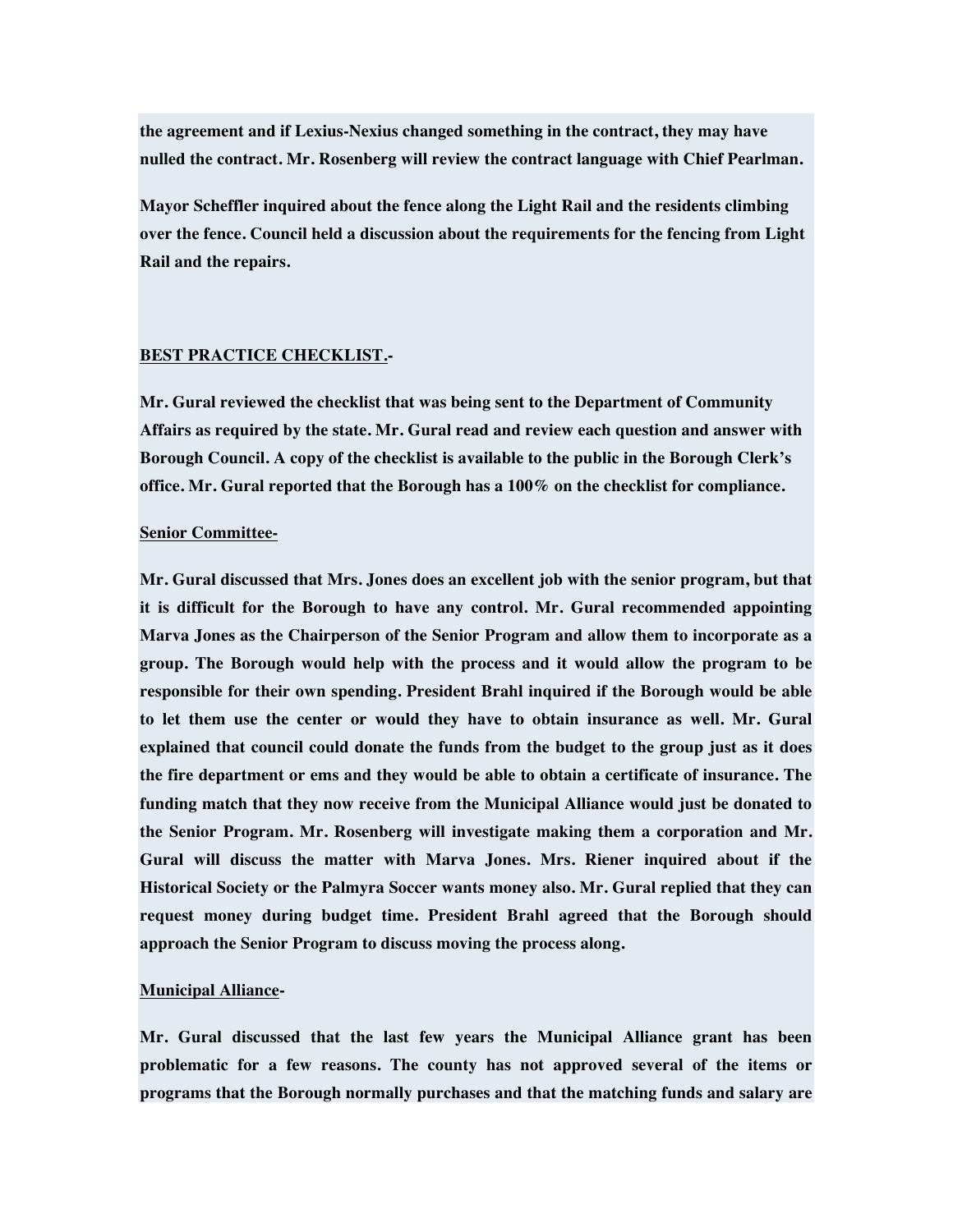**more than the grant amount actually received. The Borough would be able to still donate funds to the Post Prom Committee and to the seniors. President Brahl made a motion to not apply for the Municipal Alliance Grant in the upcoming year, Ms. Dobbs second the motion. All members present voted in favor of the motion.**

# **YMCA-**

**Mr. Gural reported to council that the committee has completed a lot of work for the center. The YMCA would like to start this fall with offering some classes with one price for residents and another price for non-residents. The YMCA would be responsible for the cleaning of the area. President Brahl emphasized that council should not be involved in the scheduling of the center and that it should be handled by the administrator and committee.**

#### **Resolution 2011-174**

**Resolution Authorizing The Mayor To Sign An Agreement With The YMCA For The Community Center. Ms. Dobbs made a motion to approve the resolution, Mr. Bostock second the motion. At the call of the roll, the vote was:**

**AYES: President Brahl, Ms. Dobbs, Mrs. Riener, Mr. Dorworth, Mr. Bostock, Mr. Norcross.**

**NAYES: None.**

# **Resolution 2011-175,**

**Resolution Increasing Part Time Employees To A Maximum Of Twenty-eight (28) Hours. Mr. Gural explained that this will allow more flexibility in various departments to be covered. Mr. Norcross made a motion to approve the resolution, Ms. Dobbs second the motion. At the call of the roll, the vote was:**

**AYES: President Brahl, Ms. Dobbs, Mrs. Riener, Mr. Dorworth, Mr. Bostock, Mr. Norcross.**

**NAYES: None.**

#### **CLOSED SESSION.**